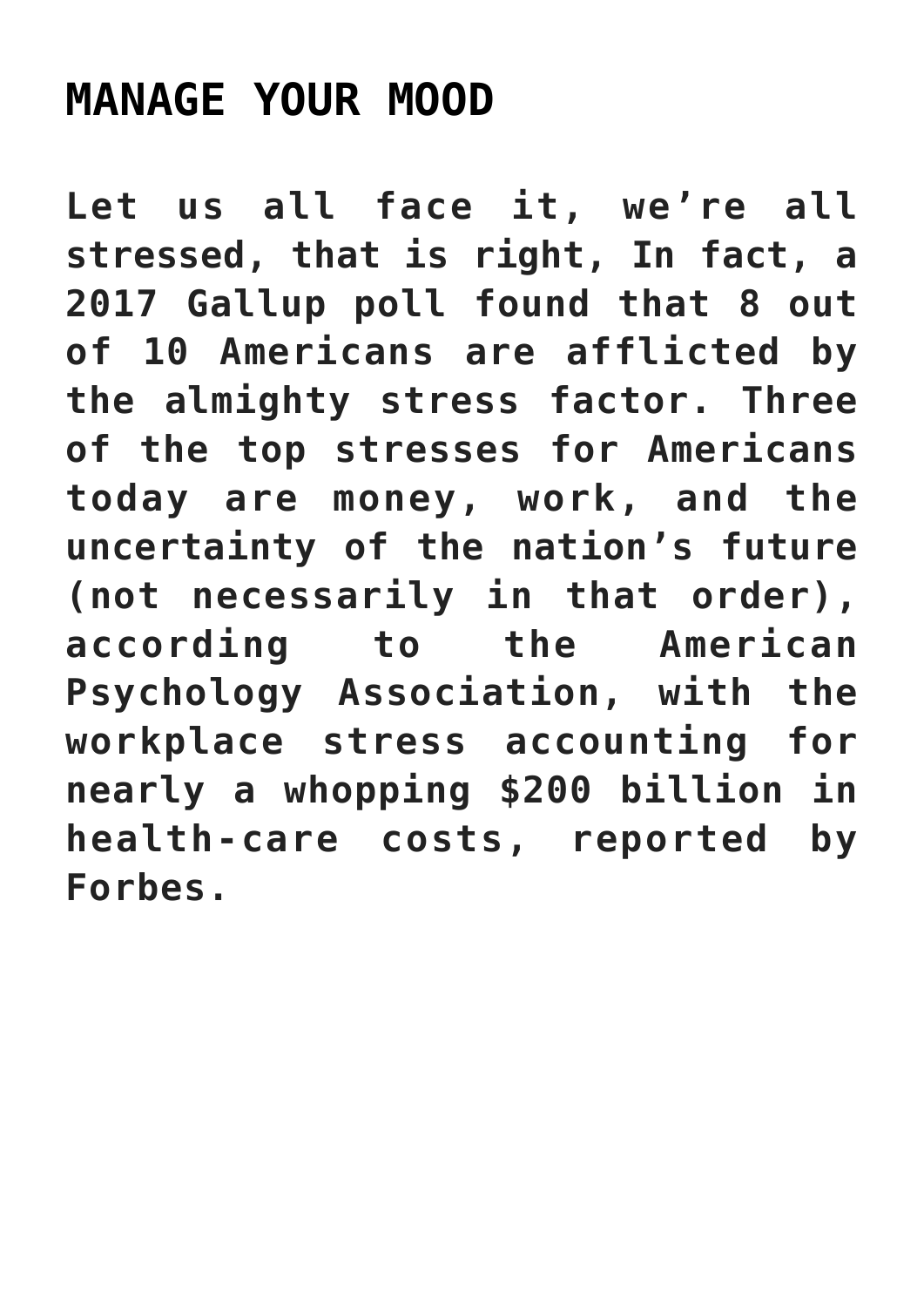

"Stress is a direct result of our negative emotions that are out of control", says Elaine Sanders, who is a stress consultant and a life coach. It doesn't matter what triggers those negative emotions-whether it be pressure from a difficult colleague, a superior or time pressure. Elaine Sanders lists factors such as a low level of resilience and a lack of emotional regulation as a possible contributor to the stress. (you must manage your mood)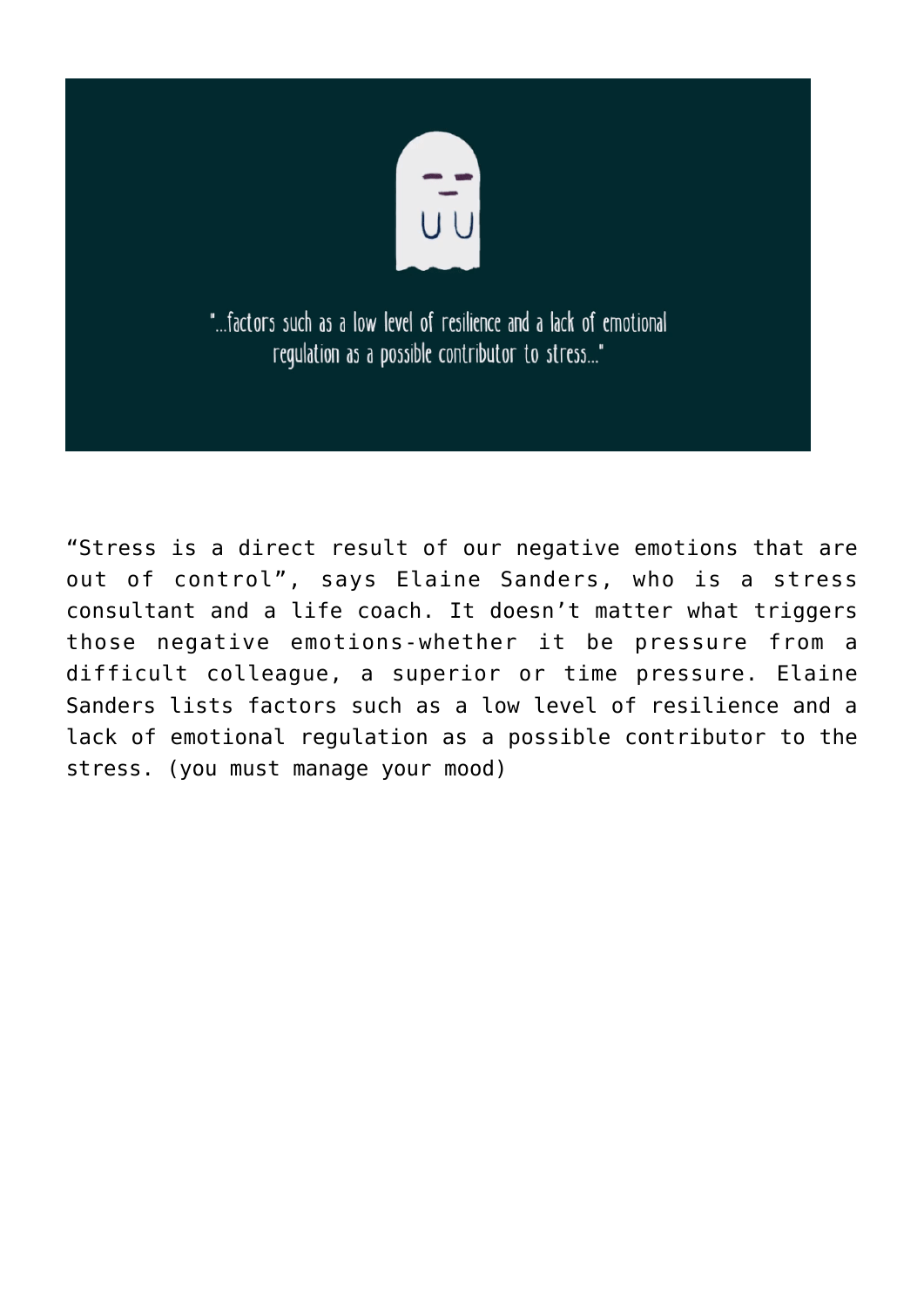

"...while dealing with some acute stress is normal...it's not something we as a human species are equipped to handle..."

Stress is an emotional, physical or mental response to change, Kathleen Hall says, who is the founder and CEO of Mindful Living Network and also The Stress Institute, which helps to promote stress management. However, there's a difference between chronic stress and acute stress. Kathleen Hall, says that while dealing with some acute stress is normal-think of you being called to the principal's office or getting into a rush-hour fender bender-chronic stress, which is a day-afterday, week-after-week, month-after-month phenomenon, is not something we as a human species are equipped to handle. Although it is inevitable, there are healthy ways to manage your mood, in the workplace and your daily life.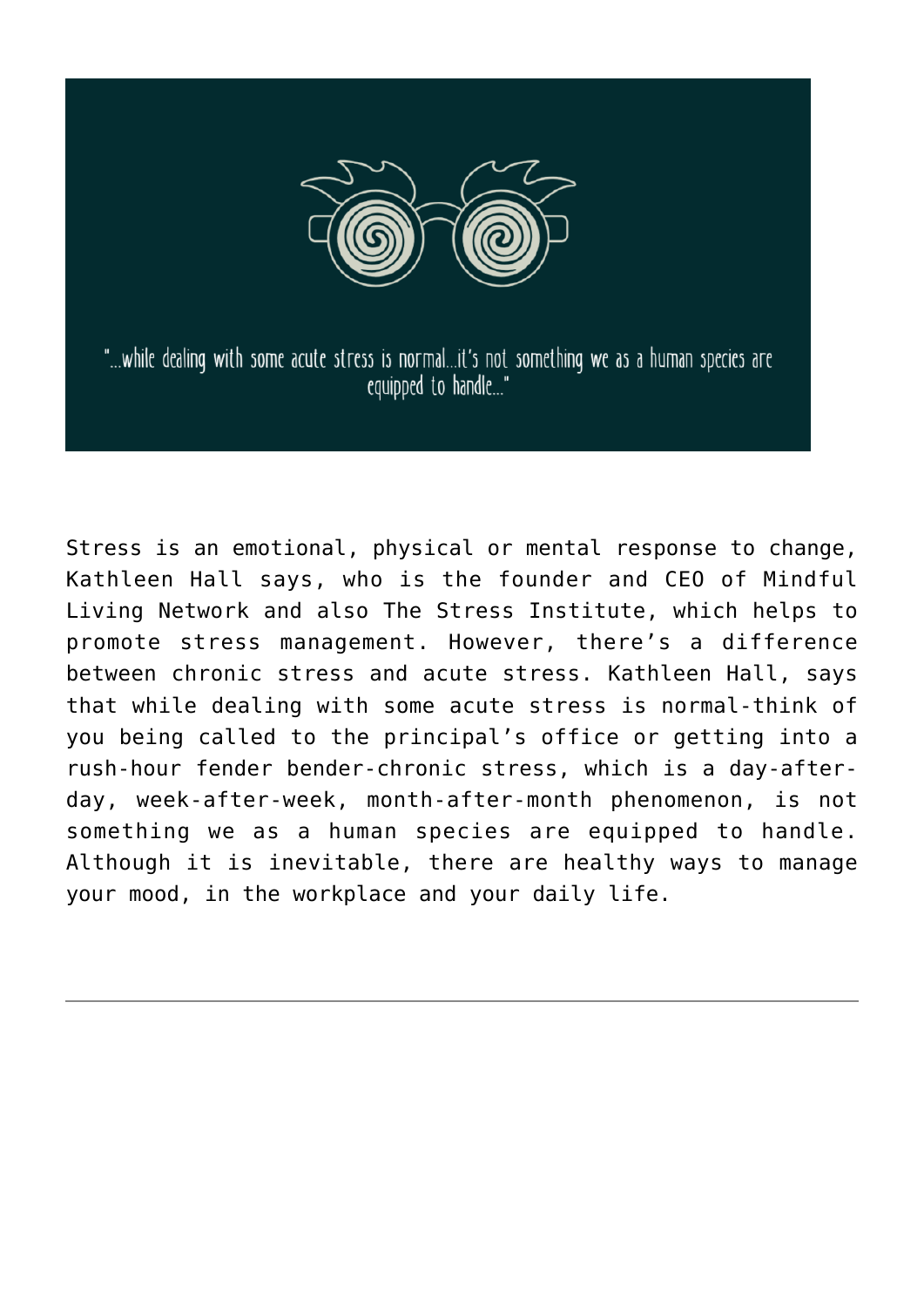

When you direct your emotions about some up-coming goals or obligations toward positive feelings instead of letting them be focusing on the negative, it can change your attitude, according to Sanders. Always start your day with some intention- start every new task with intention, start all of your interaction with intention, says Sanders. Do not let a negative emotion run away with you blindly. Homing in on your intention-whether for a meeting or any other task that you are setting out to accomplish-will requires some discipline and some imagination. Sanders suggests envisioning how you would go about accomplishing this task at hand and focusing on a specific positive emotion that you would want to feel in that scenario. When you do pick that emotion, practice feeling it over and over so that you can carry that mindset whenever stress starts to arise.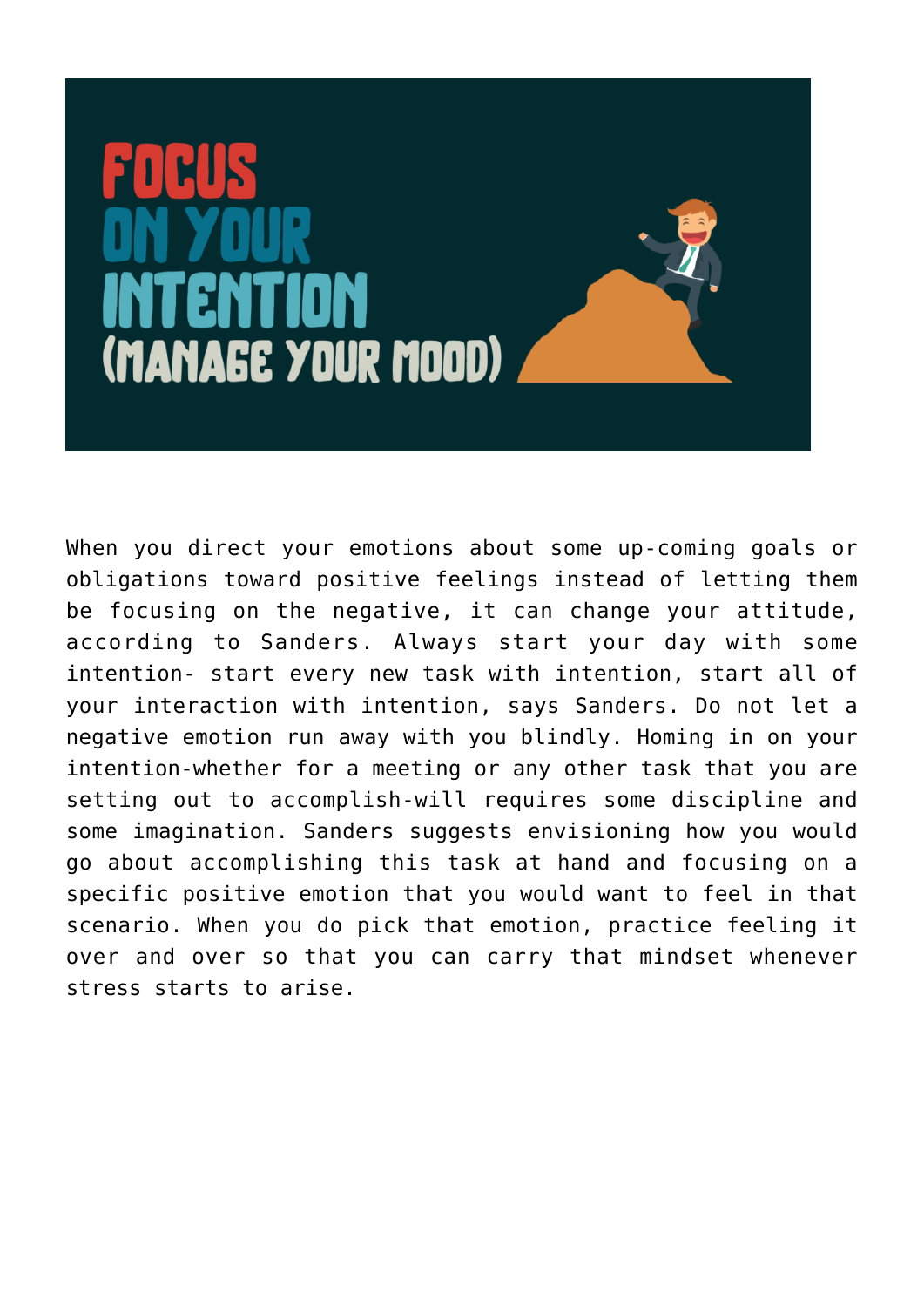

We now live in the era of the upgrade-we're always looking for something bigger and better in almost every aspect of our lives-and that automatically can set us up for failure, says Hall. People often think that they'll be less stressed if they acquire a better job or a different or better romantic partner, says Hall. I tell my clients to stop thinking that way. Rather, she suggests finding gratitude for all the things that we already have in our lives now. Focusing on what you do now, says Sanders, can help mitigate the stress about what may be next, by doing this, you are managing your mood.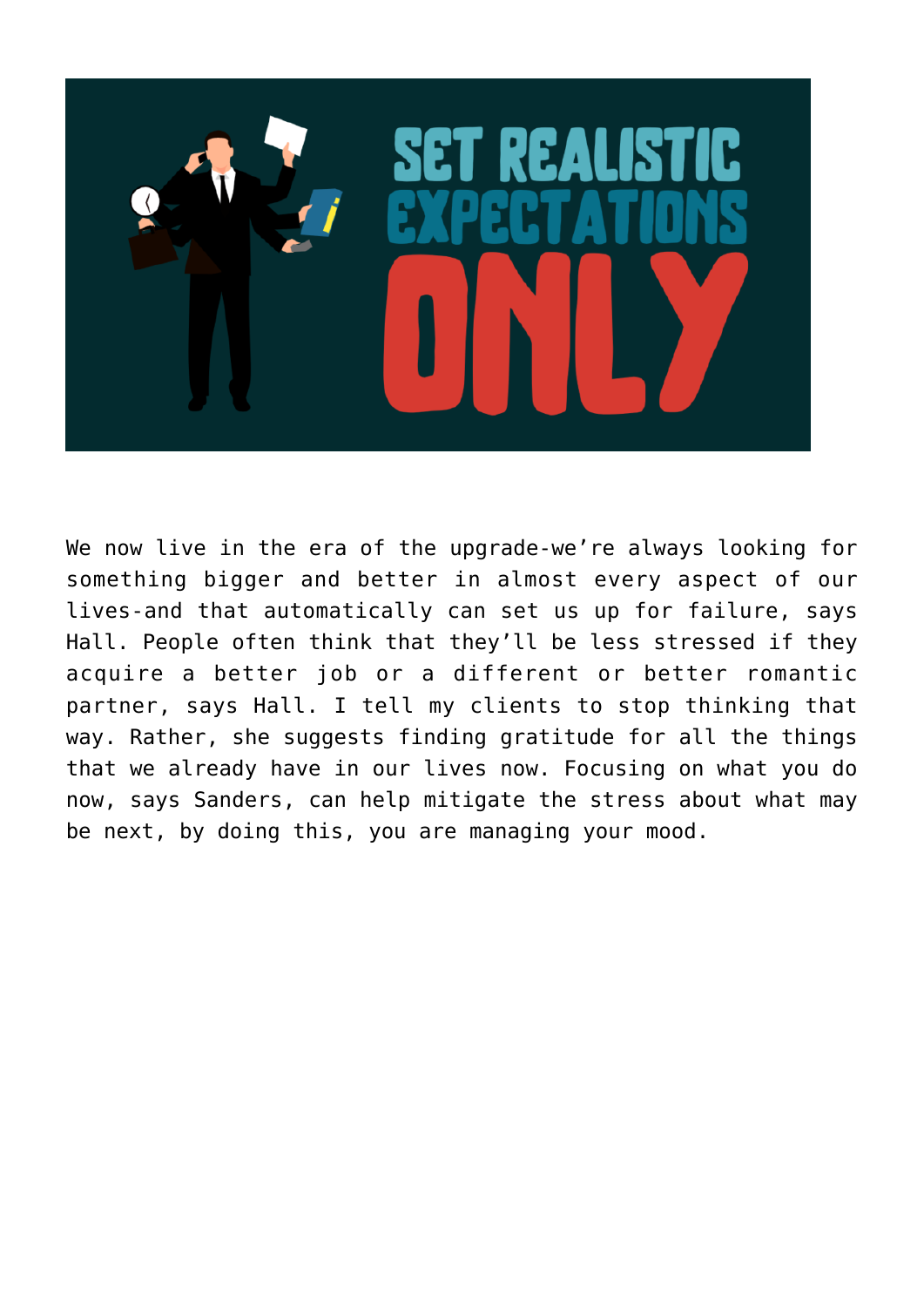

Sometimes it may take an outside perspective to let us understand that we're not handling the stress well. That is why the experts suggest that by having someone to truly confide in can perhaps be a key component to reducing your stress. Kathleen Hall suggests finding someone in your personal life or someone at work to lean on. They will be the one to understand and know when you've gone AWOL, when you are getting ready to flip a switch or when your productivity has gone down, she says.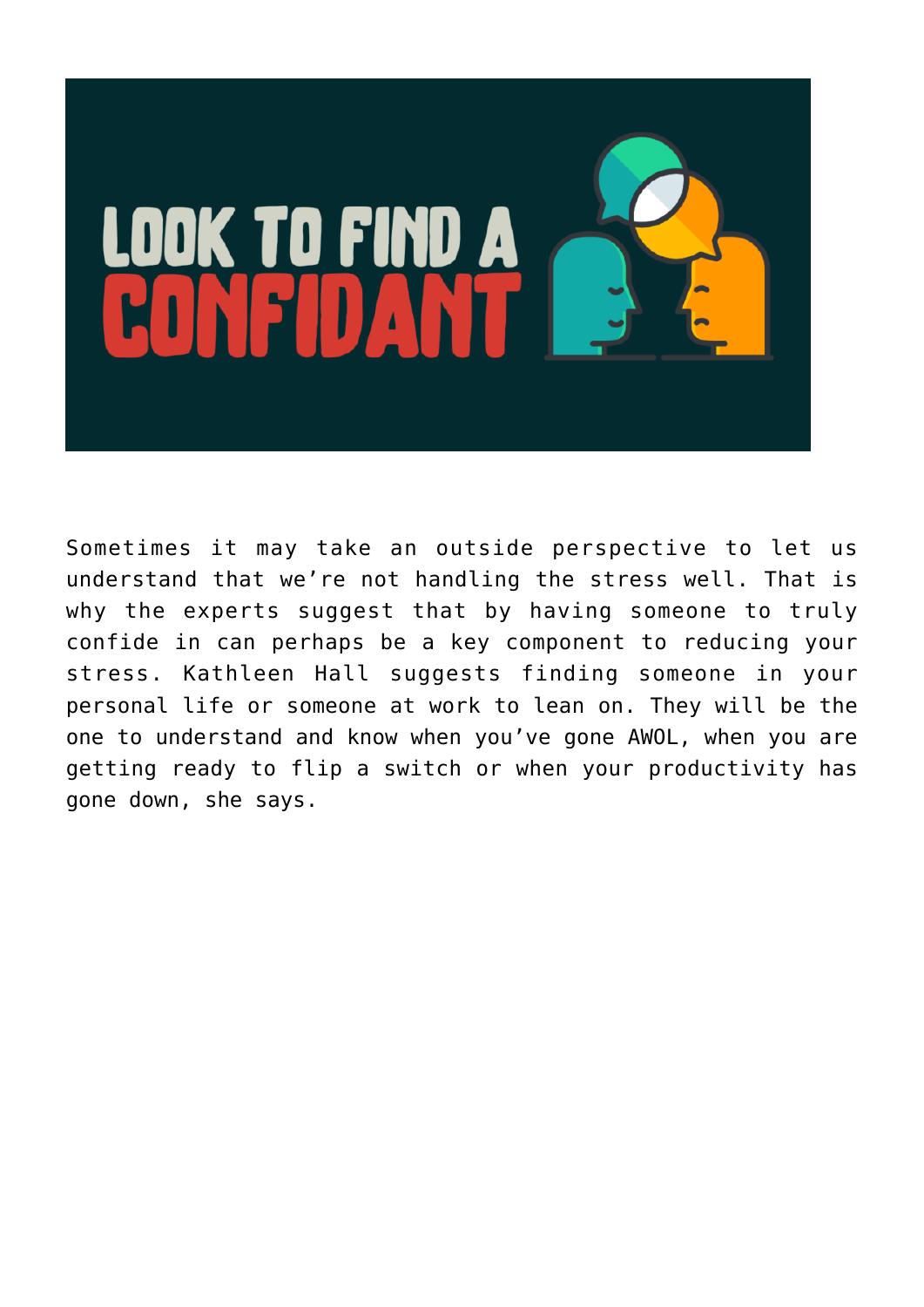

Putting the pen to paper can be a therapeutic mode of expression. Write it somewhere-whether it is on your computer or in your journal-the places, the persons and tasks that have been triggers of stress, says Hall. She suggests journaling regularly for at the very least, a month and then reading it back to analyze the level of your happiness. Once you have identified those triggers, talk to your supervisor or manager about these things, she says. ( a good way to manage your mood)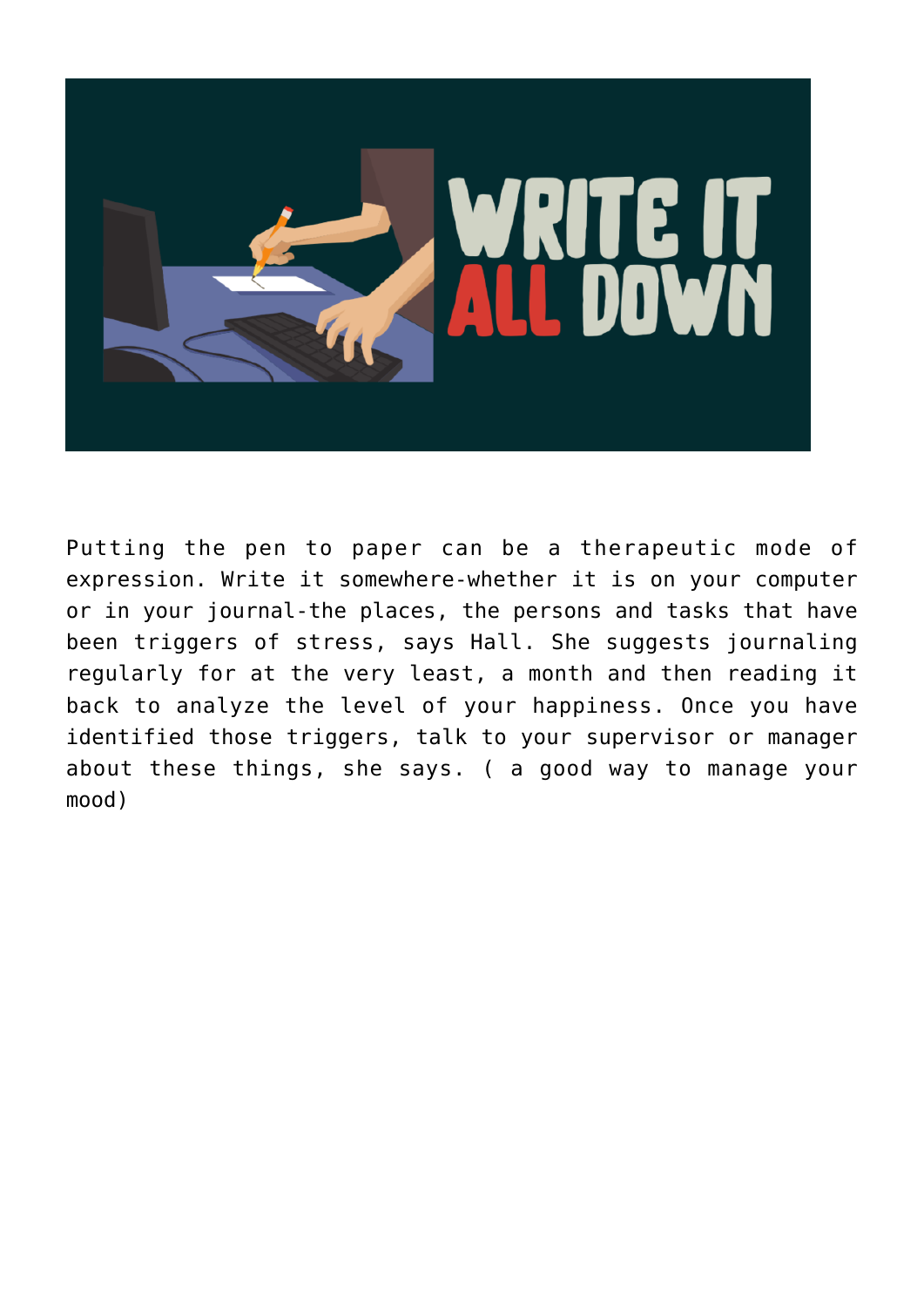

Hall suggests taking 5-or-10 minutes a day to find something that will bring you some serenity-such as finding quiet time to take deep breaths. This will reboot your body and mind, she says. And you do not, need to go it alone. What we do know is community heals and isolation kills. Hall says-there are great benefits to surrounding yourself with caring family and friends or having a pet that you love. She also recommends decorating your space of work with colors and plants to elevate your mood, and it will make you feel less alone.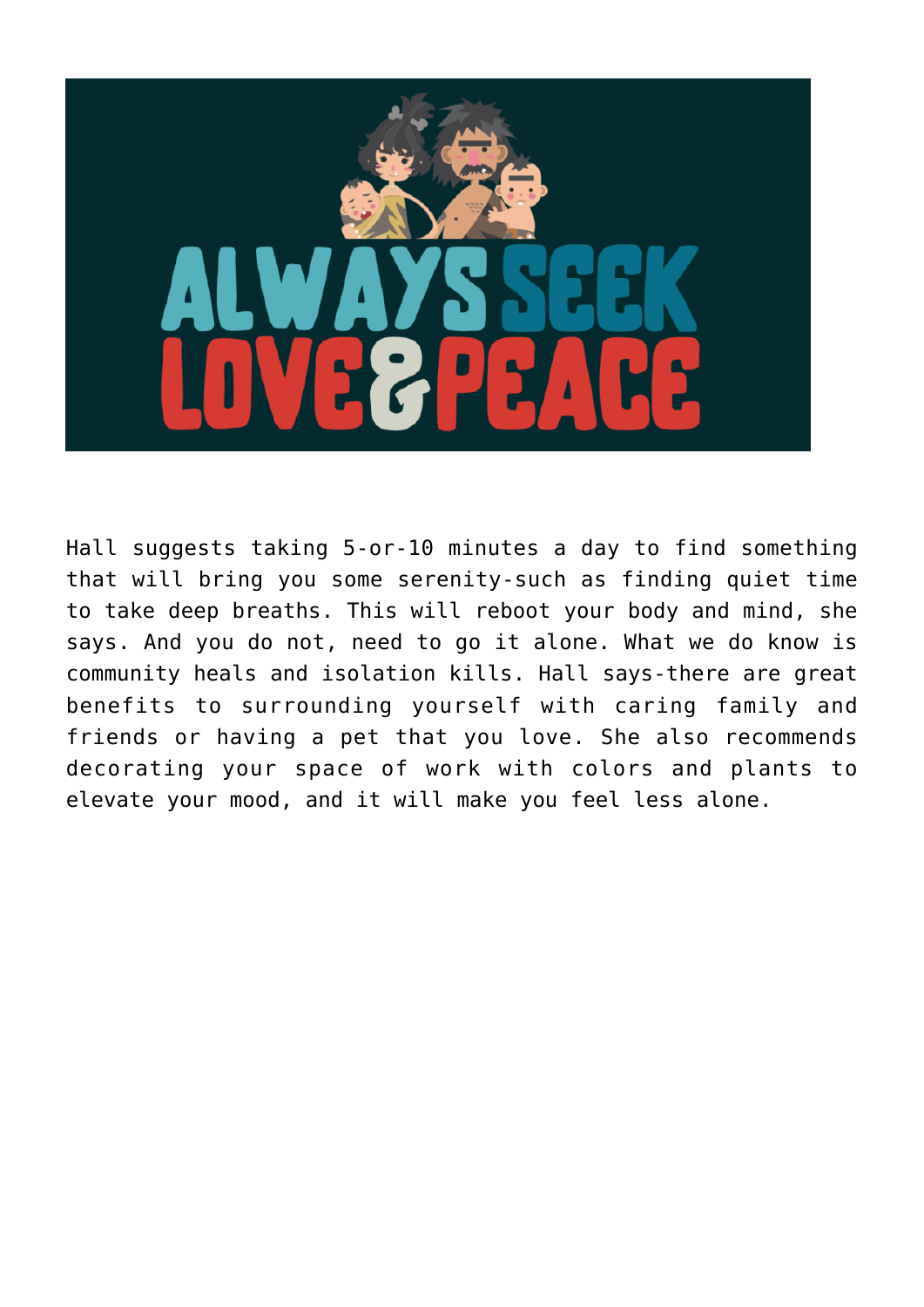

According to both Sanders and Hall, the biggest misconception about stress is that we must beat it. When we make Mr. stress our enemy, we are creating more stress for ourselves. While some stress arises from unregulated negative emotions, intentionally activating some positive heart emotions such as appreciation, care, compassion and ease decrease our stress by creating physiological harmony, says Sanders. Positive thinking is just not enough here: it must be positive feelings from your heart to affect your body and your brain. What it all comes down to my friends, is learning to react positivelyfrom both mental and emotional standpoints-to negative stresses in our lives, by doing so, you can manage your mood.